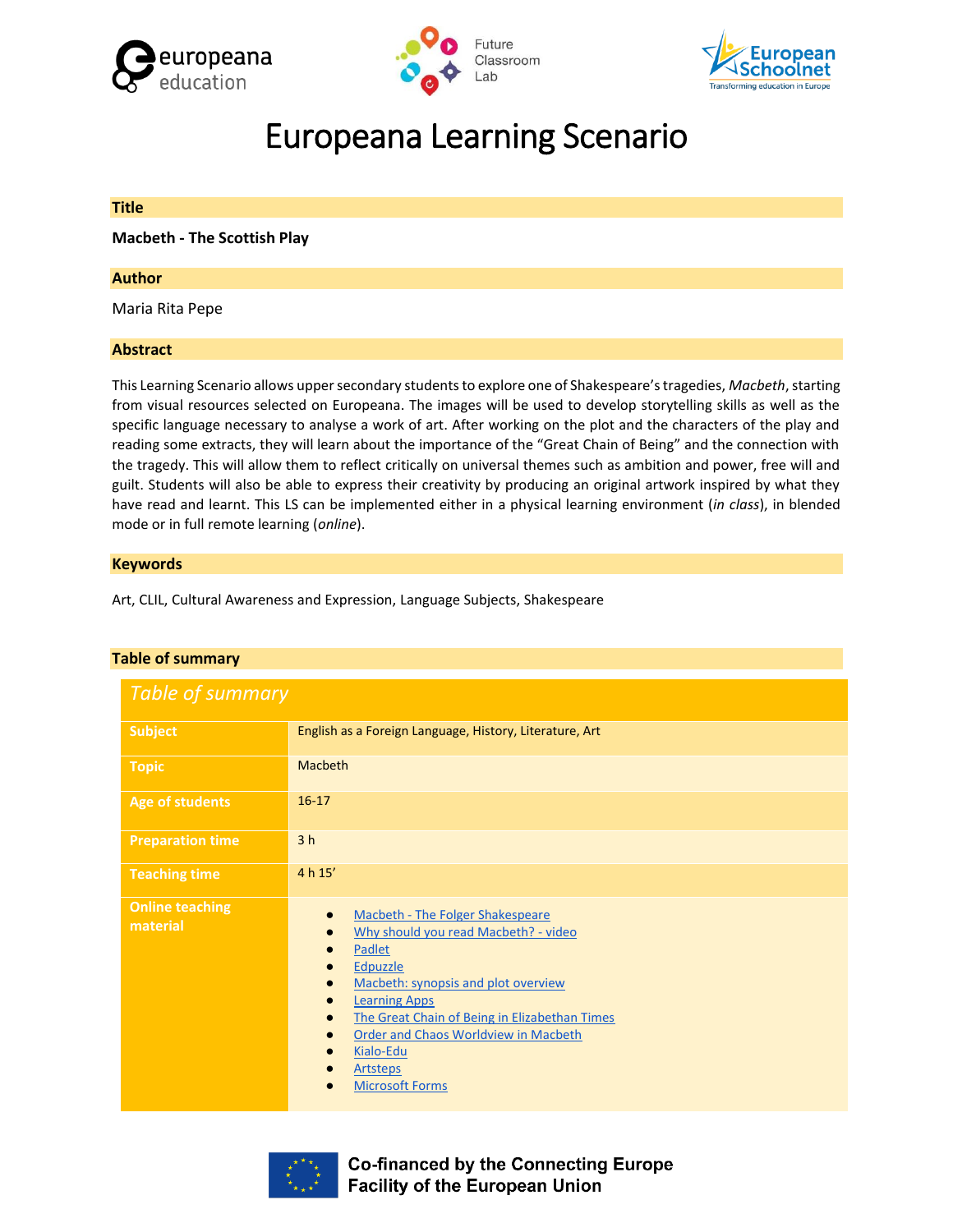





| <b>Offline teaching</b><br>material | Handouts and worksheets if the activities are carried out in a physical learning environment.                                                                                                                                                                                                                                                                                                                                                                                                                                                                                                                                      |
|-------------------------------------|------------------------------------------------------------------------------------------------------------------------------------------------------------------------------------------------------------------------------------------------------------------------------------------------------------------------------------------------------------------------------------------------------------------------------------------------------------------------------------------------------------------------------------------------------------------------------------------------------------------------------------|
| Europeana resources<br>used         | The three witches hover over Macbeth and Banguo<br>$\bullet$<br>Macbeth and the three witches - Füssli<br>$\bullet$<br>Macbeth and Banguo meet the three witches on a heath - Bromley<br>$\bullet$<br>Macbeth and Banguo meet the three witches on a heath - Fuseli<br>$\bullet$<br>Macbeth meets the three witches<br>$\bullet$<br>Macbeth seeing the witches<br>$\bullet$<br><b>Macbeth and Lady Macbeth</b><br>$\bullet$<br>Lady Macbeth - Venig<br>$\bullet$<br>Macbeth 1<br>$\bullet$<br>Macbeth 2<br>$\bullet$<br>Macbeth 3<br>$\bullet$<br>Macbeth - Theatre scene 1<br>$\bullet$<br>Macbeth - Theatre scene 2<br>$\bullet$ |

#### **Licenses**

**Attribution CC BY.** This licence lets others distribute, remix, tweak, and build upon your work, even commercially, as long as they credit you for the original creation. This is the most accommodating of licences offered. Recommended for maximum dissemination and use of licensed materials.

#### **Integration into the curriculum**

English literature topics are part of the English as a Foreign Language (EFL) curriculum in the last three years of Italian upper secondary schools: students are required to understand and contextualise literary texts from different historical periods, analysing, comparing and contrasting them. Teachers are also encouraged to design multidisciplinary and CLIL learning units in order to blend content and language learning. CLIL, as a dual-focused educational approach in which the learning of both content and language is promoted, is part of the Italian national curriculum in the last year of all courses and in the last three years of foreign language courses.

#### **Aim of the lesson**

Students will learn about the plot and characters of the Shakespearean play, its historical context and themes, and learn and practise specific language to describe artistic works. They will also use their critical skills to debate some universal themes and express their creativity through the creation of artefacts.

# **Outcome of the lesson**

Students will produce original artwork, choosing their favourite mode and means of expression; all artworks will be displayed in a VR exhibition.

#### **Trends**

CLIL, Collaborative learning, Peer learning, Learning materials

#### **Key Competences**

Multilingual competence: students will read, interpret, understand and express facts, concepts, thoughts, feelings and opinions in both written and oral form in English as a Foreign Language, integrating a historical and literary dimension; they will mediate between the foreign language and their native language and between different media.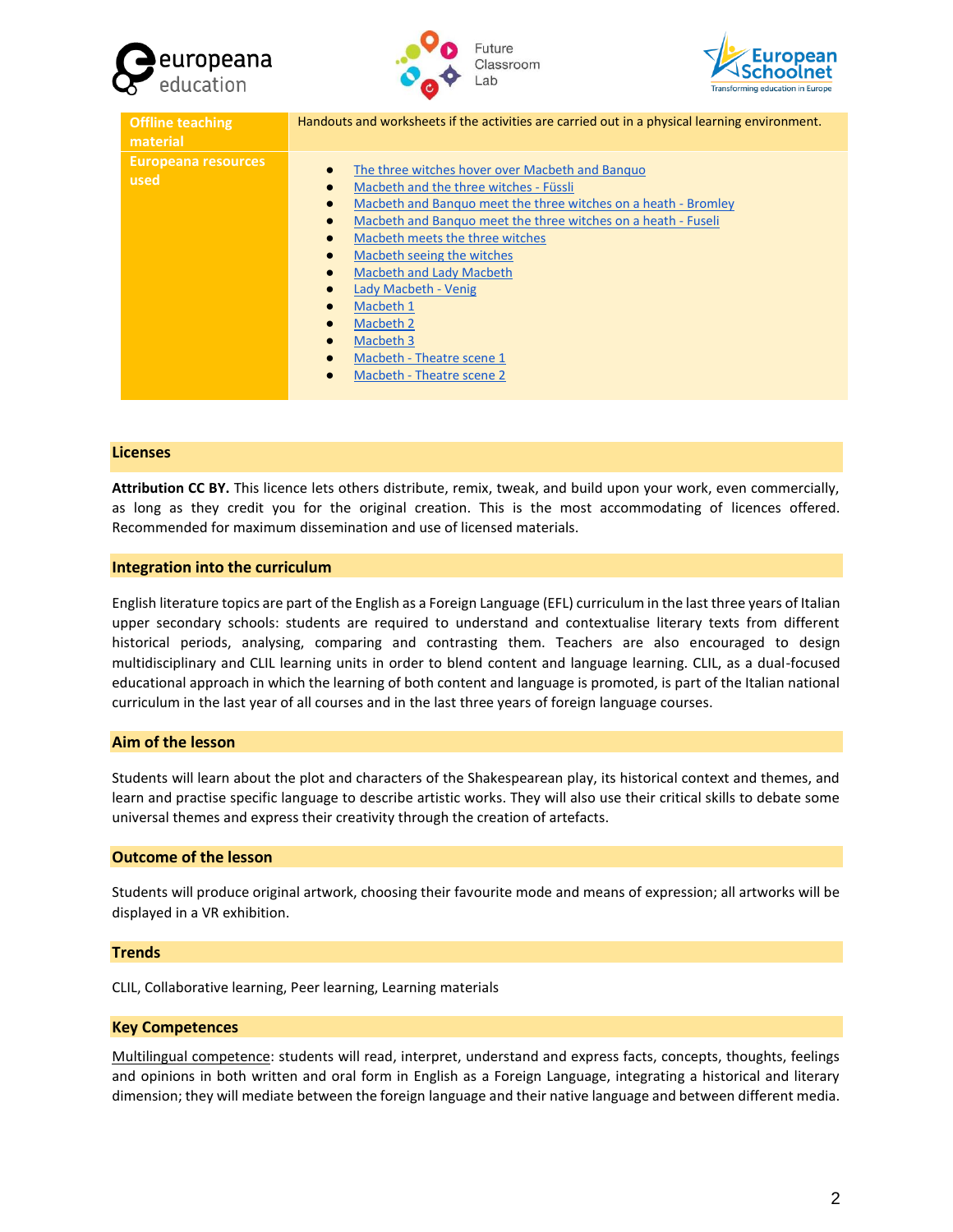





Digital competence: students will use digital technologies confidently, responsibly and critically to search for information, collaborate, communicate and create during the whole learning pathway.

Personal, social and learning-to-learn competence: students will critically reflect on the topics and their personal learning pathway, manage time and information, work with others in a constructive way and provide feedback to their peers; they will apply prior learning to new tasks.

Cultural awareness and expression competence: students will understand how ideas and meanings are expressed in different cultures through a range of cultural forms; they will express their own ideas and opinions on social and cultural topics.

# **Activities**

| <b>Name of</b><br>activity                             | <b>Procedure</b>                                                                                                                                                                                                                                                                                                                                                                                                                                                                           |        |  |  |
|--------------------------------------------------------|--------------------------------------------------------------------------------------------------------------------------------------------------------------------------------------------------------------------------------------------------------------------------------------------------------------------------------------------------------------------------------------------------------------------------------------------------------------------------------------------|--------|--|--|
| <b>Introductory</b><br>brainstorming<br><b>TPS</b>     | In class - Students are shown various pictures from Europeana portraying scenes<br>from the Shakespearean play "Macbeth" and asked to think about the story<br>behind those images, pair with another student to compare their versions and<br>then share their predictions with the whole class (Annex 1).<br>Online - The same activity can be carried out online, pairing students in breakout<br>rooms and then bringing them back to the main room for the whole class<br>discussion. |        |  |  |
| <b>Video Listening</b><br><b>Activity</b>              | In class - Students watch TEDEd video "Why should you read Macbeth?" and<br>complete a comprehension worksheet.<br>Online - The same activity can be carried out online individually by students<br>through Edpuzzle.                                                                                                                                                                                                                                                                      |        |  |  |
| Plot &<br><b>Characters:</b><br>hands-on<br>activities | In class - Students are divided into groups and are provided with worksheets with<br>various activities (putting the sequence of the plot in the right order, matching<br>the features of the various characters, etc.). At the end of the activity, they check<br>their work thanks to some resources provided by the teacher (ex.: Macbeth's<br>plot).<br>Online - The same activities can be done online using Learning Apps.                                                           |        |  |  |
| <b>Flipped Task</b>                                    | Homework - Students are required to watch two videos on The Great Chain of<br>Being and its connection to Macbeth.<br>In class / Online - the class will read extracts from the play (role-play reading) and<br>discuss the various characters (three witches, Macbeth, Lady Macbeth) and<br>themes (appearance and reality, ambition, chaos and order, fate vs. free will, etc.)                                                                                                          |        |  |  |
| <b>Debate</b>                                          | In class - Students take part in a structured debate; they are provided with some<br>claims connected to the story and have to argue in favour or against each claim.<br><b>Online</b> - The same activity can be done slightly differently using KialoEdu.                                                                                                                                                                                                                                | 45 min |  |  |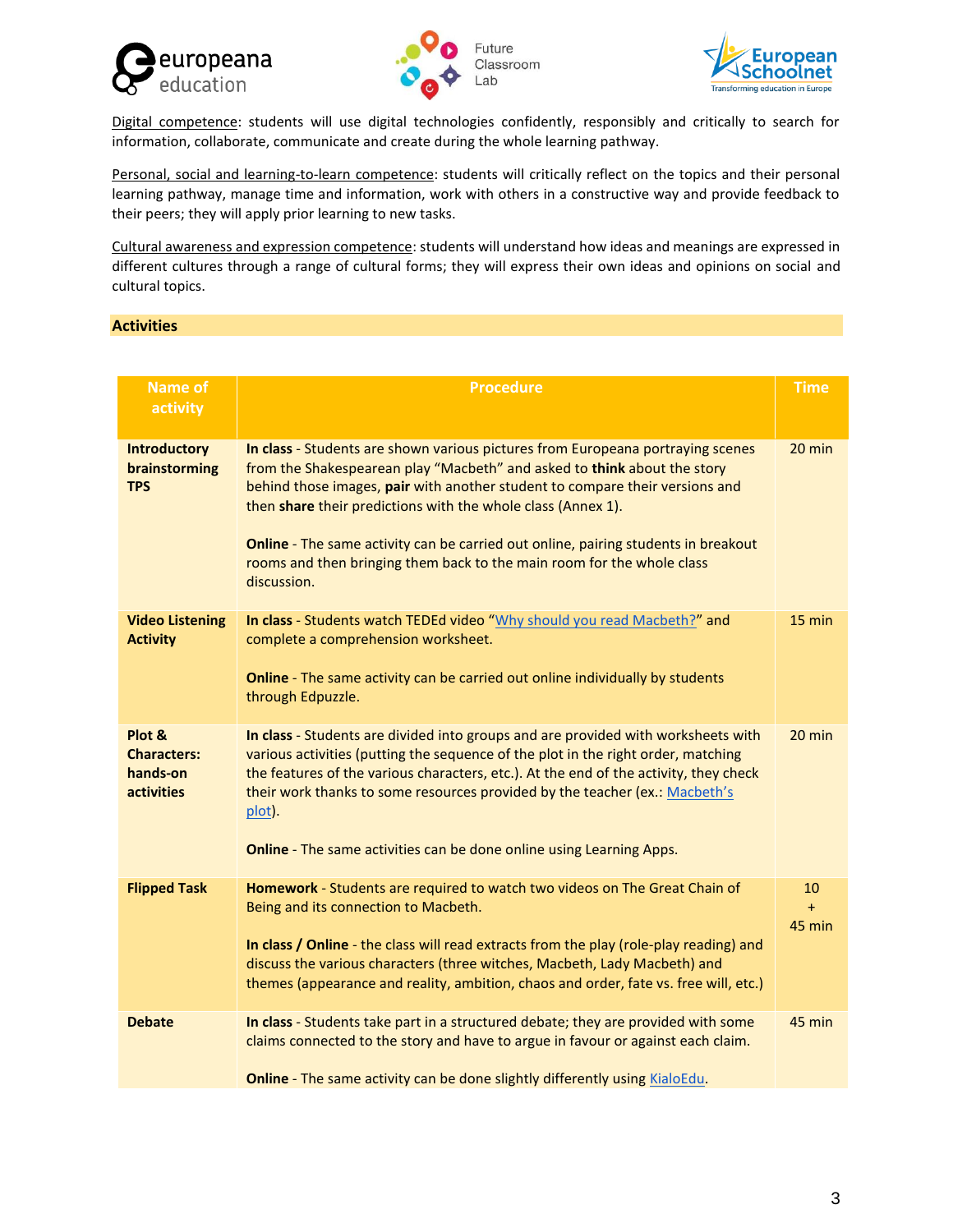





| <b>CLIL activity:</b><br>describing art | In class - Students work in groups and are provided with handouts introducing<br>language functions and vocabulary necessary to describe images and paintings;<br>they are required to work together to use those structures to describe the<br>Europeana pictures, comparing and contrasting them, focusing on the style, the<br>colours and the techniques used. Students write their group's descriptions in a<br>Padlet shared by the teacher.<br><b>Online</b> Students can work in groups in breakout rooms, with the teacher<br>monitoring each group for scaffolding. | $25$ min |
|-----------------------------------------|-------------------------------------------------------------------------------------------------------------------------------------------------------------------------------------------------------------------------------------------------------------------------------------------------------------------------------------------------------------------------------------------------------------------------------------------------------------------------------------------------------------------------------------------------------------------------------|----------|
| <b>Artwork</b><br>creation              | Students are required to produce an artwork, either manual or digital, inspired by<br>the play; they are free to choose between drawing a scene, a character, designing<br>a book jacket/cover or creating a book trailer. They can also use an app/web tool<br>of their choice. All the artworks will be collected in a virtual reality exhibition<br>using Artsteps.                                                                                                                                                                                                        | $90$ min |

#### **Assessment**

**Formative Assessment** will be provided by the hands-on activities carried out while the teacher is monitoring individual or group work.

**Peer feedback**: students visit the virtual exhibition and are required to provide structured feedback on two of their peers' artworks by means of a digital form.

**Summative Assessment**: students are assessed with a rubric that takes into consideration their overall participation in the learning pathway activities and the final artwork produced.

# \*\*\*\*\*\*\*\*\*\*\*\*\*\*\*\*\*\*\*\*\*\*\*\*\*\*\*\*\*\*\* **AFTER IMPLEMENTATION \*\*\*\*\*\*\*\*\*\*\*\*\*\*\*\*\*\*\*\*\*\*\*\*\*\*\*\*\*\*\***

# **Student feedback**

Students will be able to provide feedback both on their learning process and on their peers' work by means of a digital form.

# **Teacher's remarks**

#### **About the Europeana DSI-4 project**

[Europeana](https://www.europeana.eu/portal/en) is Europe's digital platform for cultural heritage, providing free online access to over 53 million digitised items drawn from Europe's museums, archives, libraries and galleries. The Europeana DSI-4 project continues the work of the previous three Europeana Digital Service Infrastructures (DSIs). It is the fourth iteration with a proven record of accomplishment in creating access, interoperability, visibility and use of European cultural heritage in the five target markets outlined: European Citizens, Education, Research, Creative Industries and Cultural Heritage Institutions.

[European Schoolnet](http://www.eun.org/home) (EUN) is the network of 34 European Ministries of Education, based in Brussels. As a not-for-profit organisation, EUN aims to bring innovation in teaching and learning to its key stakeholders: Ministries of Education, schools, teachers, researchers, and industry partners. European Schoolnet's task in the Europeana DSI-4 project is to continue and expand the Europeana Education Community.